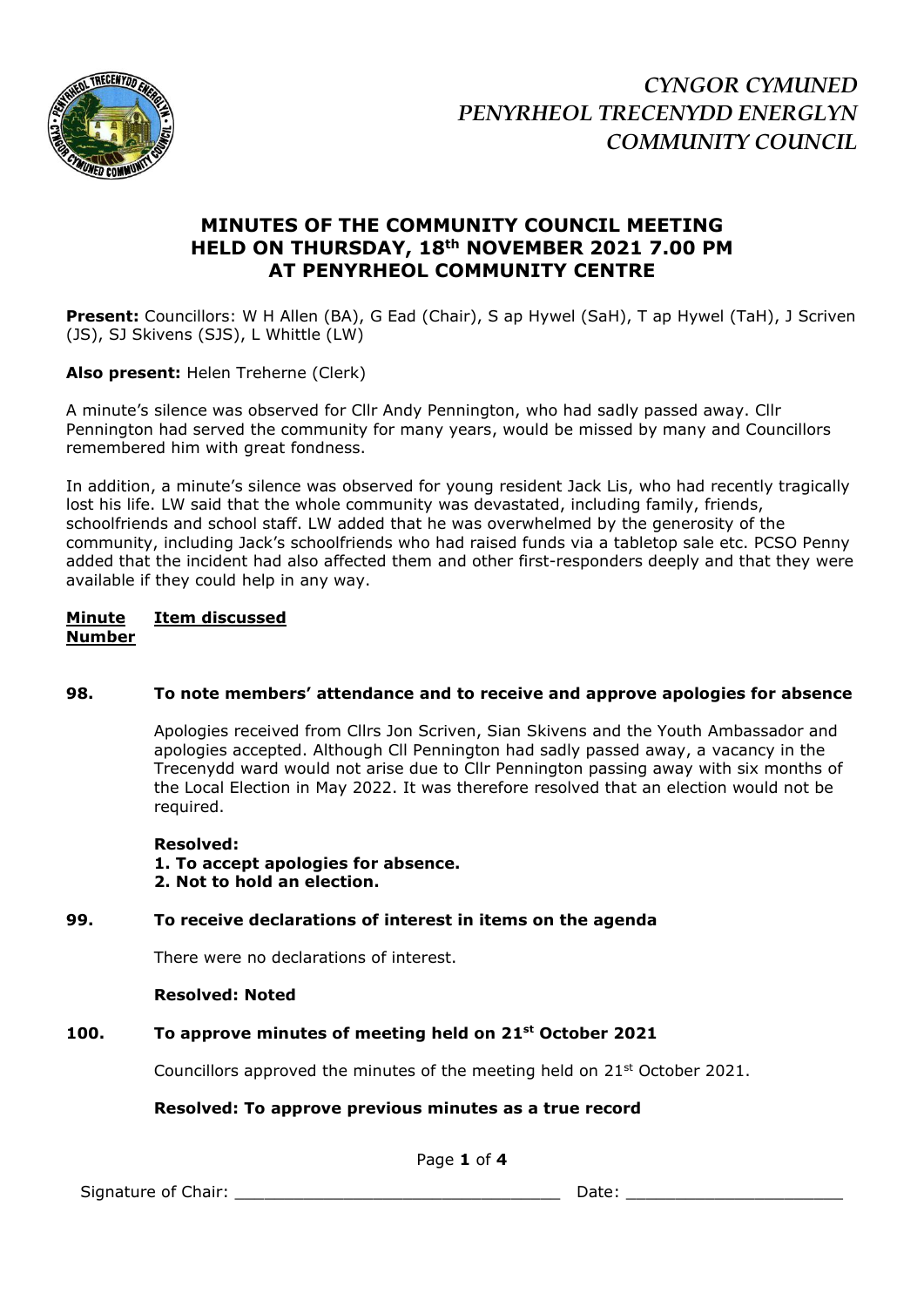## **101. To discuss Matters Arising**

LW reported that JS had met CCBC officers on site to discuss the pathway from the car park (Ref: Minutes 21.10.21, Item 84).

The Chair reported that he had contacted CCBC about bins and pathway and the pathway had now been cleared of leaves and mud. (Ref: Minutes 21.10.21, Item 85.1).

# **Resolved: Noted**

# **102. To discuss Police matters**

PCSO Penny reminded Councillors that she would be leaving to pursue a career as a PC and Councillors thanked her for her hard work and wished her well. They had received no calls to the wards on bonfire night.

#### **Resolved:**

## **103. To discuss items/issues brought up by Councillors/COVID-19 update**

There were no issues to discuss.

#### **Resolved: Noted**

## **104. To receive verbal reports from Chairs of committees**

No committees had been held since the previous meeting.

#### **Resolved: Noted**

## **105. To receive Youth Ambassador report**

In the absence of the Youth Ambassador, report to be received at next meeting.

#### **Resolved: Noted**

#### **106. To discuss Communications, Website and Social Media**

There were no issues to discuss.

#### **Resolved: Noted**

#### **107. To discuss Civic Awards**

Councillors discussed nominees for Civic Awards and school staff, Police, first-responders etc were mentioned. To be discussed at future meeting.

#### **Resolved: Civic Awards to be discussed at future meeting**

#### **108. To discuss Christmas events**

The Chair reported that everything was in place for the Tree of Life event and the Santa event.

#### **Resolved: Noted**

Initials of Chair: \_\_\_\_\_\_\_\_\_\_\_\_\_\_\_\_\_\_\_\_\_\_\_\_\_\_\_\_\_\_\_\_ Date: \_\_\_\_\_\_\_\_\_\_\_\_\_\_\_\_\_\_\_\_\_\_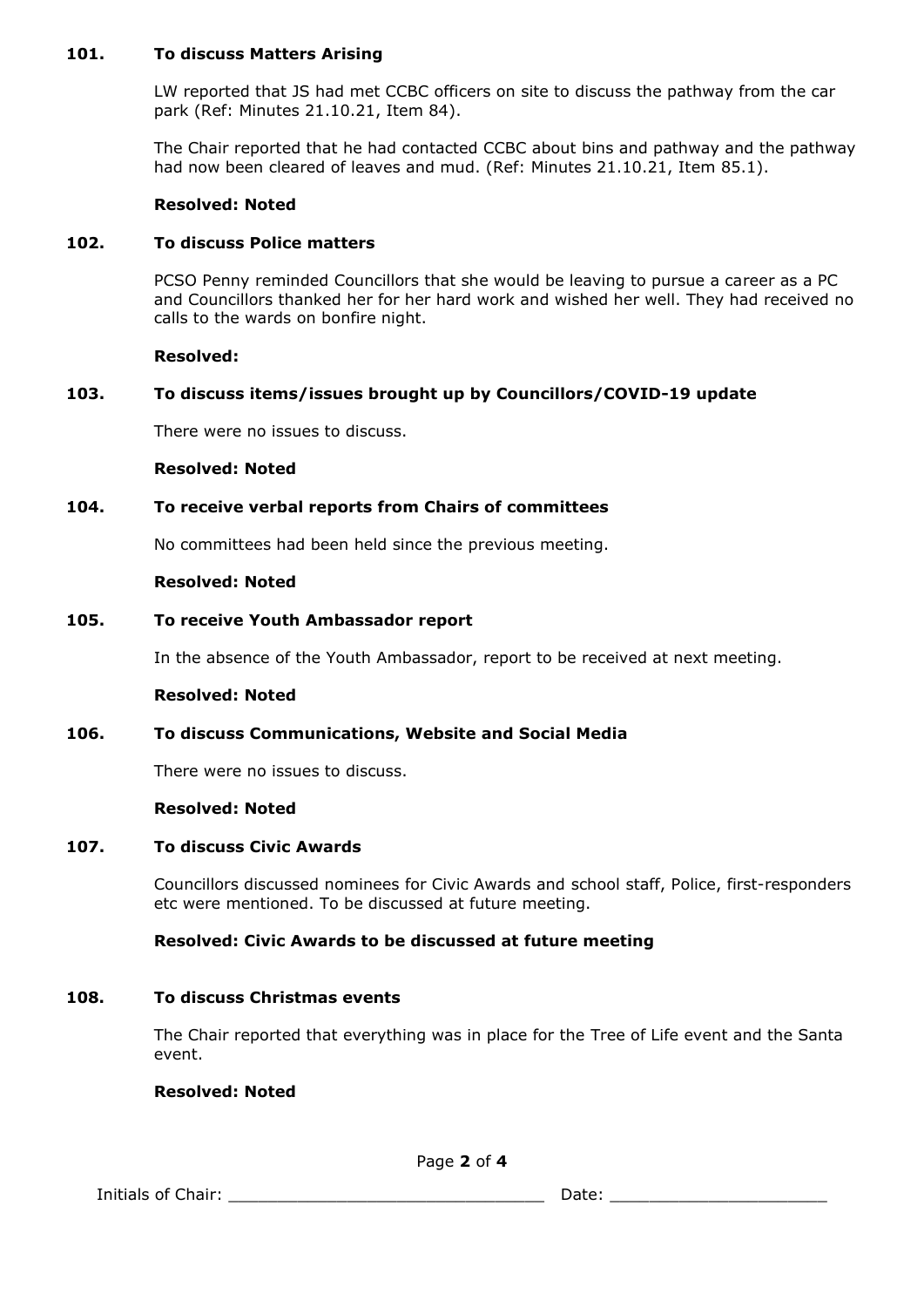## **109. To discuss CIL Funds**

To be discussed at next meeting.

### **Resolved: Noted**

#### **110. To discuss planning applications**

The following planning applications were discussed:

- **110.1 21/1080/FULL - 7 Chester Court, Hendredenny, Caerphilly CF83 2UP** - Erect two storey side extension
- **110.2 21/1046/FULL - 24 Bryn Yr Ysgol, Penyrheol, Caerphilly CF83 2BY** - Erect two storey side and rear extension with off street parking
- **110.3 21/1038/FULL – 1 Cae Pen-y-Graig, Caerphilly CF83 2AD** - Erect new dwelling and associated external works

### **110.4 Outline planning application for small housing development on land at Welland Buildings, Abertridwr Road, Caerphilly**

Councillors were concerned about the eventual linking of two separate communities and were also concerned about creating an entrance to the site coming off a fast highway.

### **Resolved: In the general interest of the community, Items 110.1 to 110.3, no objections raised. With regards to Item 110.4, Clerk to write to CCBC Planning Department with above objections**

## **111. To discuss membership of One Voice Wales**

The Clerk requested Councillors to consider membership of One Voice Wales and presented a leaflet detailing benefits of membership. Although Councillors were still concerned about the high cost, it was resolved to trial it for a year, at half price. A review would take place at the end of the year to gauge value for money.

#### **Resolved: Clerk to arrange membership for one year via the half-price deal**

# **112. To discuss correspondence received**

The Clerk reported that the following correspondence had been received:

# **112.1 Email from Welsh Government re: Consultation on Inquiry into Second Homes**

#### **Resolved: Noted**

# **113. To discuss requests for grants**

There were no requests for grants.

## **114. To approve payments, including authorisation to conduct business over the Christmas recess**

- **114.1** Clerk's salary December 2021 and January 2022
- **114.2** Clerk's expenses December 2021 and January 2022
- **114.3** Clerk's pension December 2021 and January 2022
- **114.4** Inland Revenue December 2021 and January 2022
- **114.5** Members' expenses December 2021 and January 2022

Page **3** of **4**

Initials of Chair: \_\_\_\_\_\_\_\_\_\_\_\_\_\_\_\_\_\_\_\_\_\_\_\_\_\_\_\_\_\_\_\_ Date: \_\_\_\_\_\_\_\_\_\_\_\_\_\_\_\_\_\_\_\_\_\_